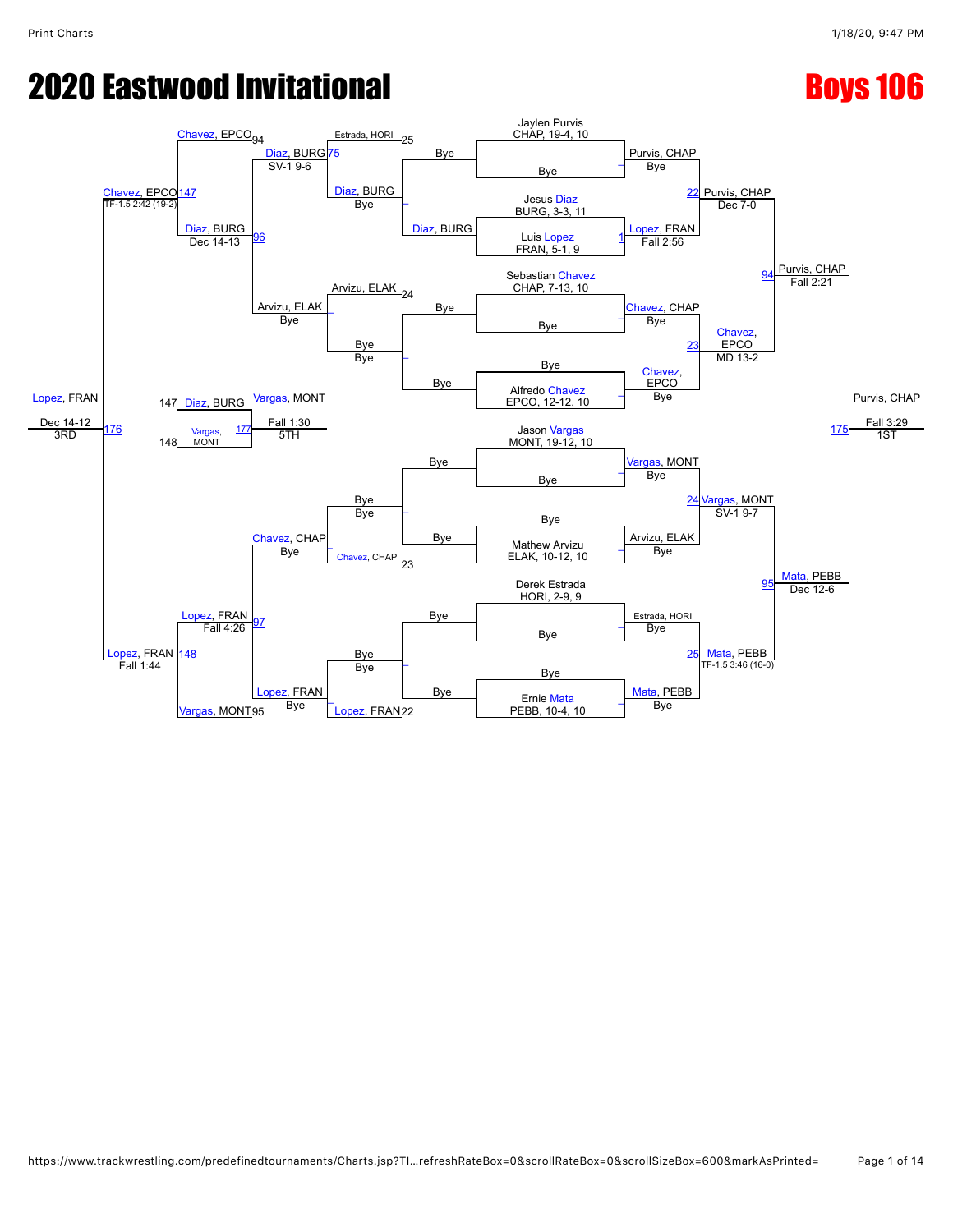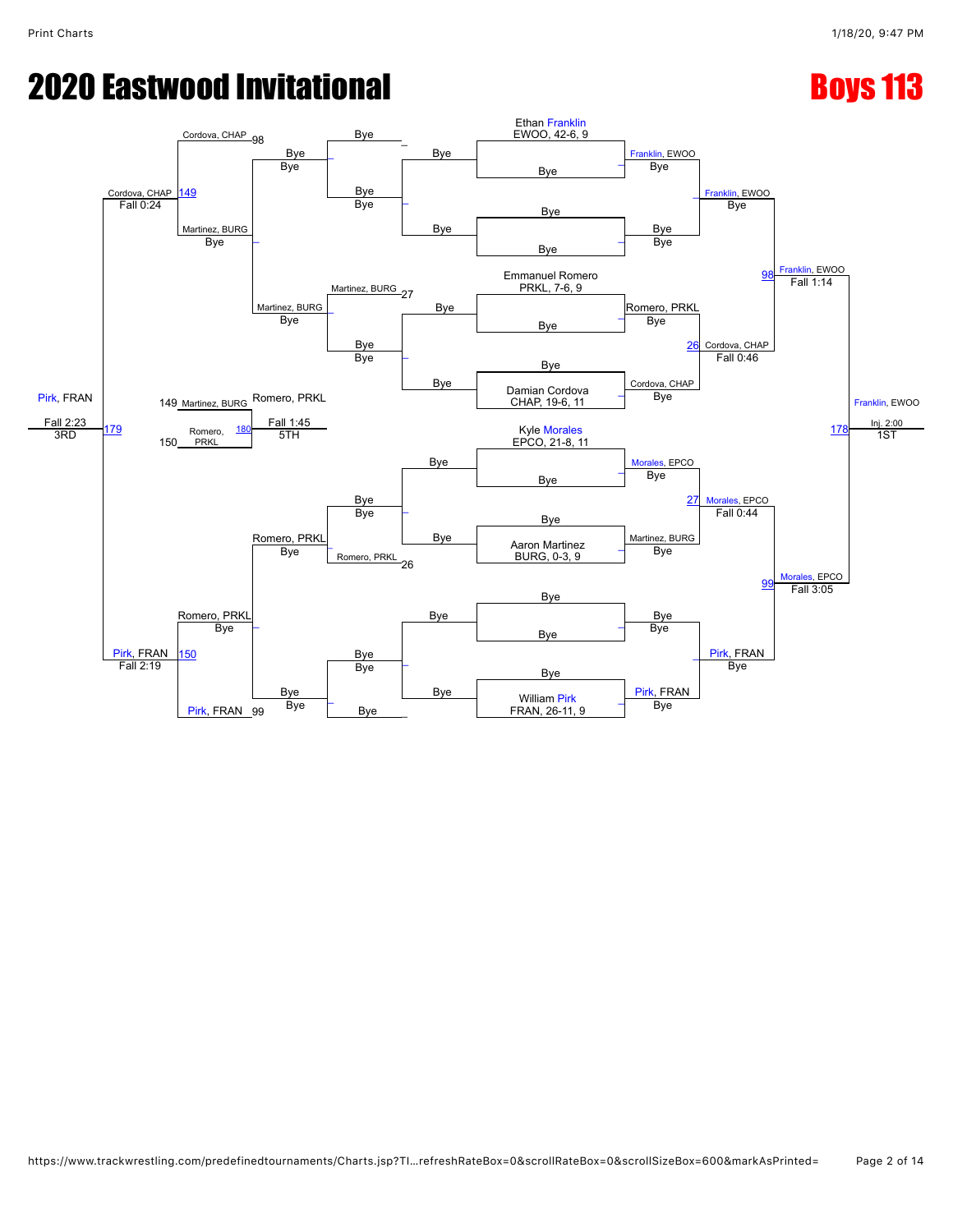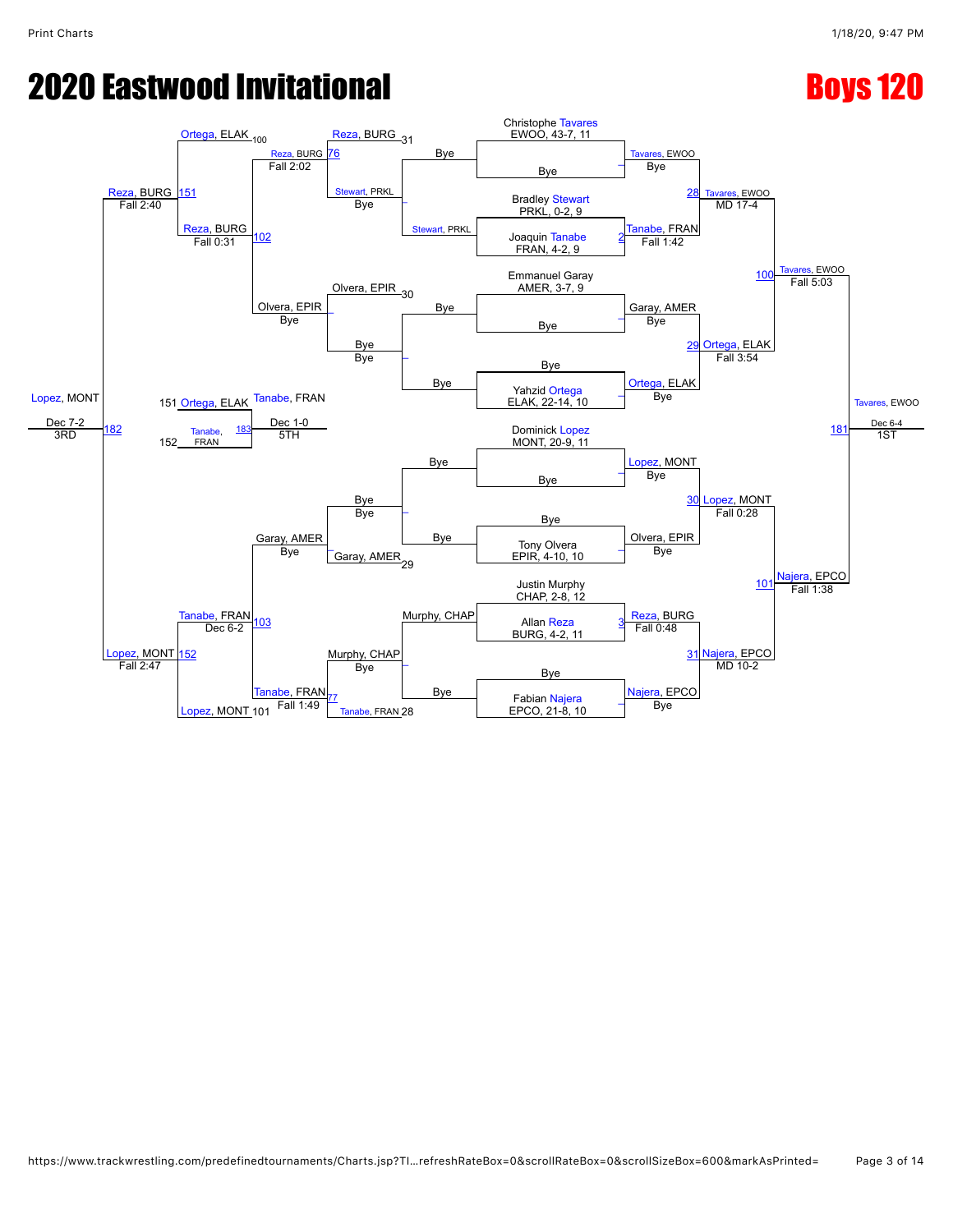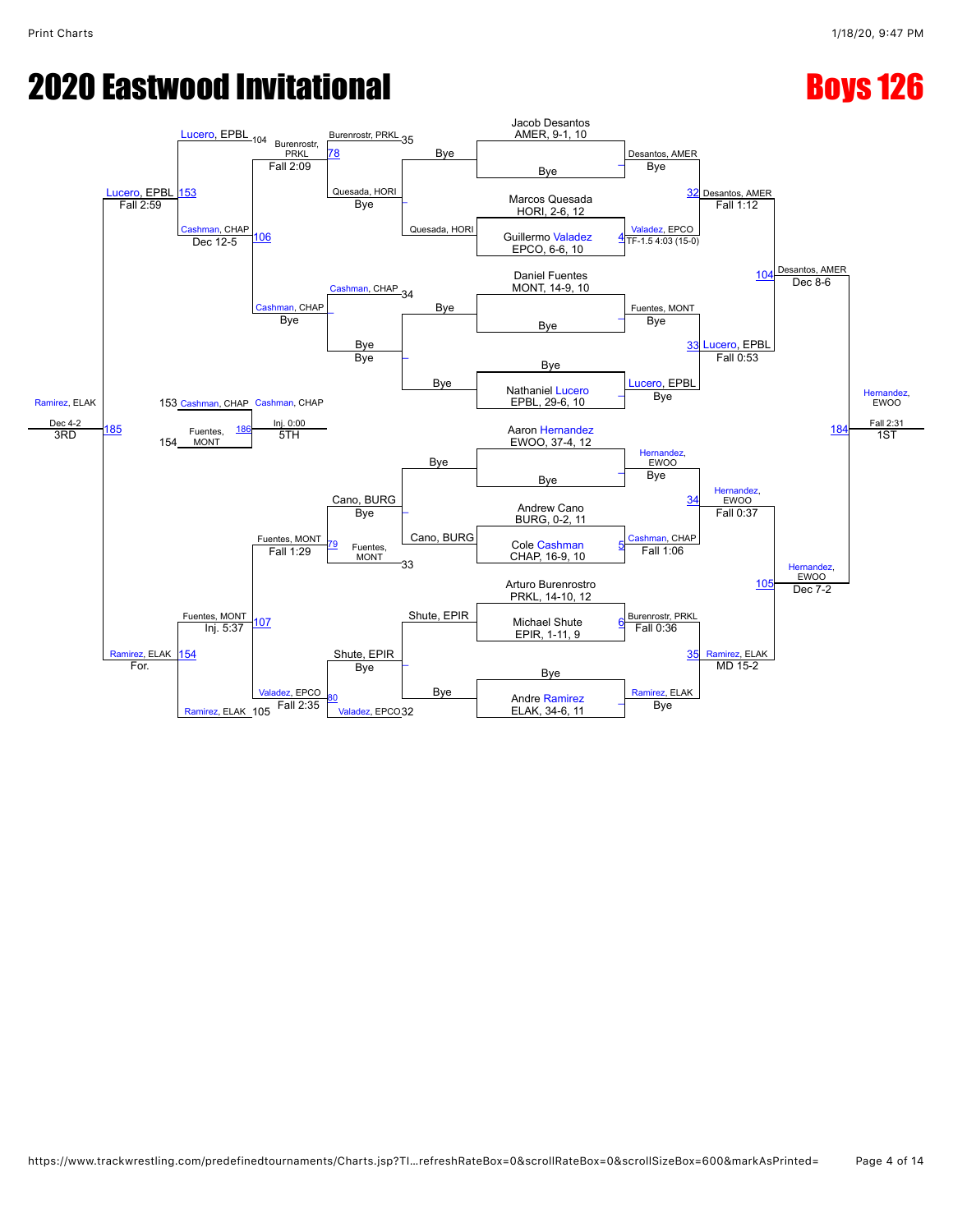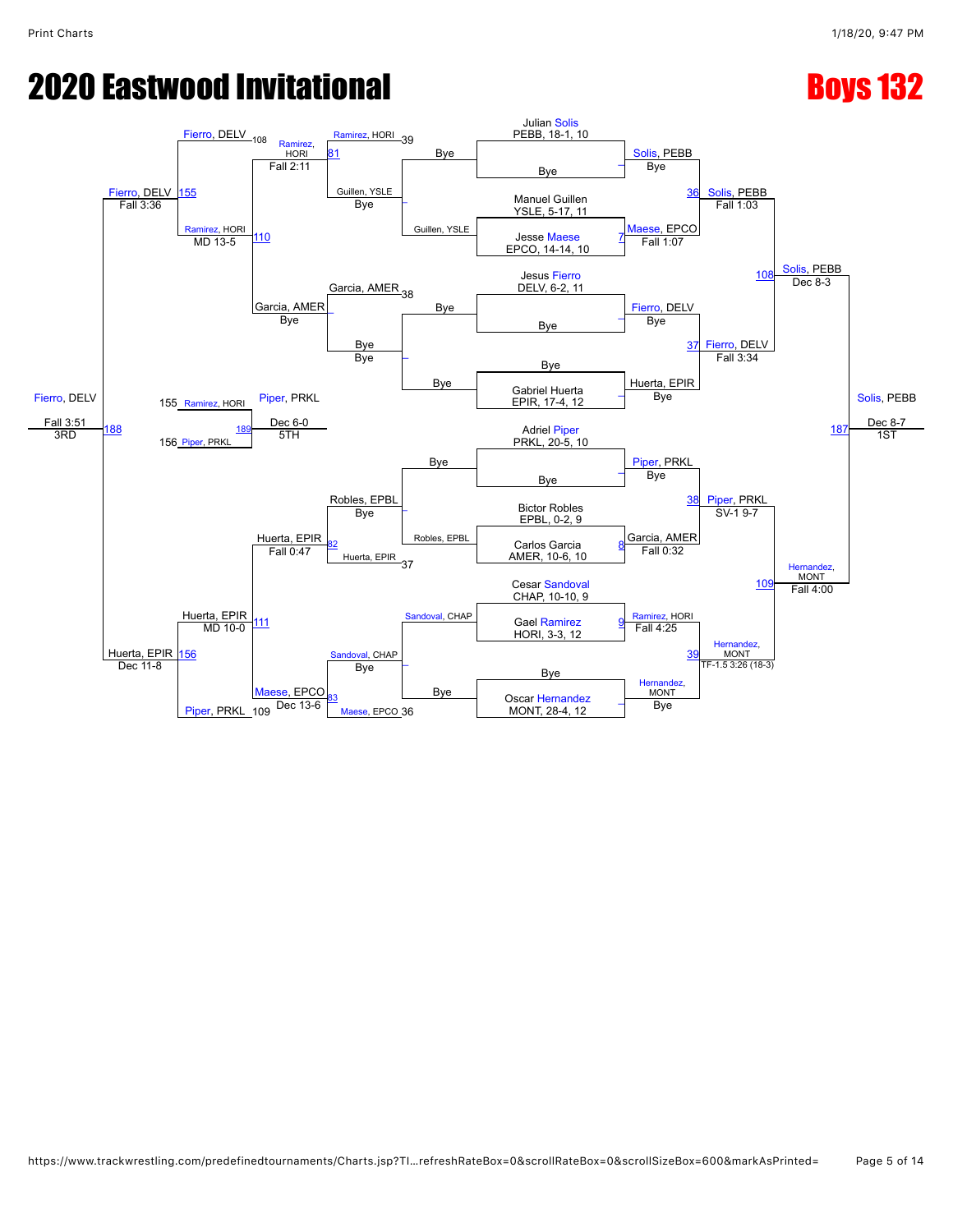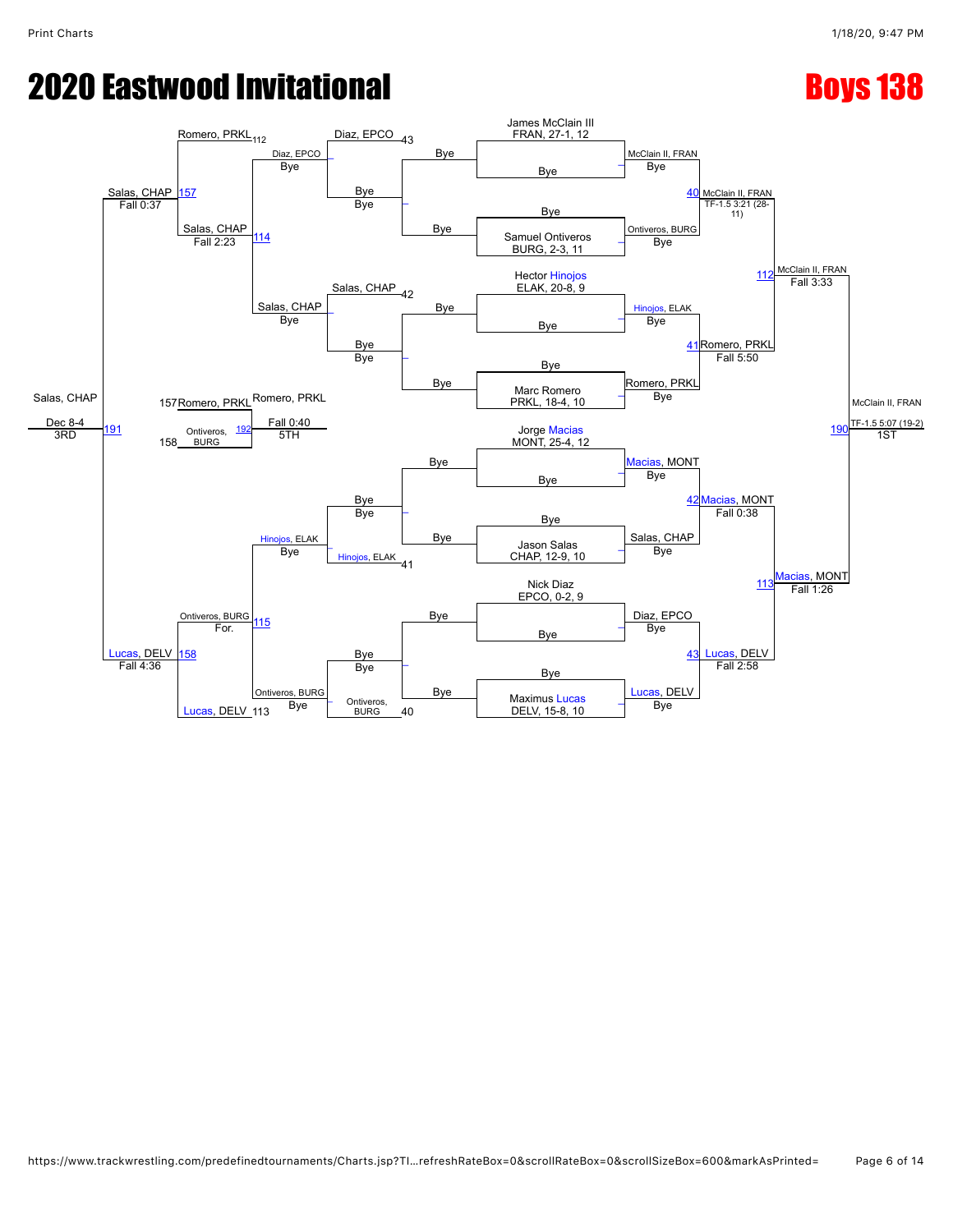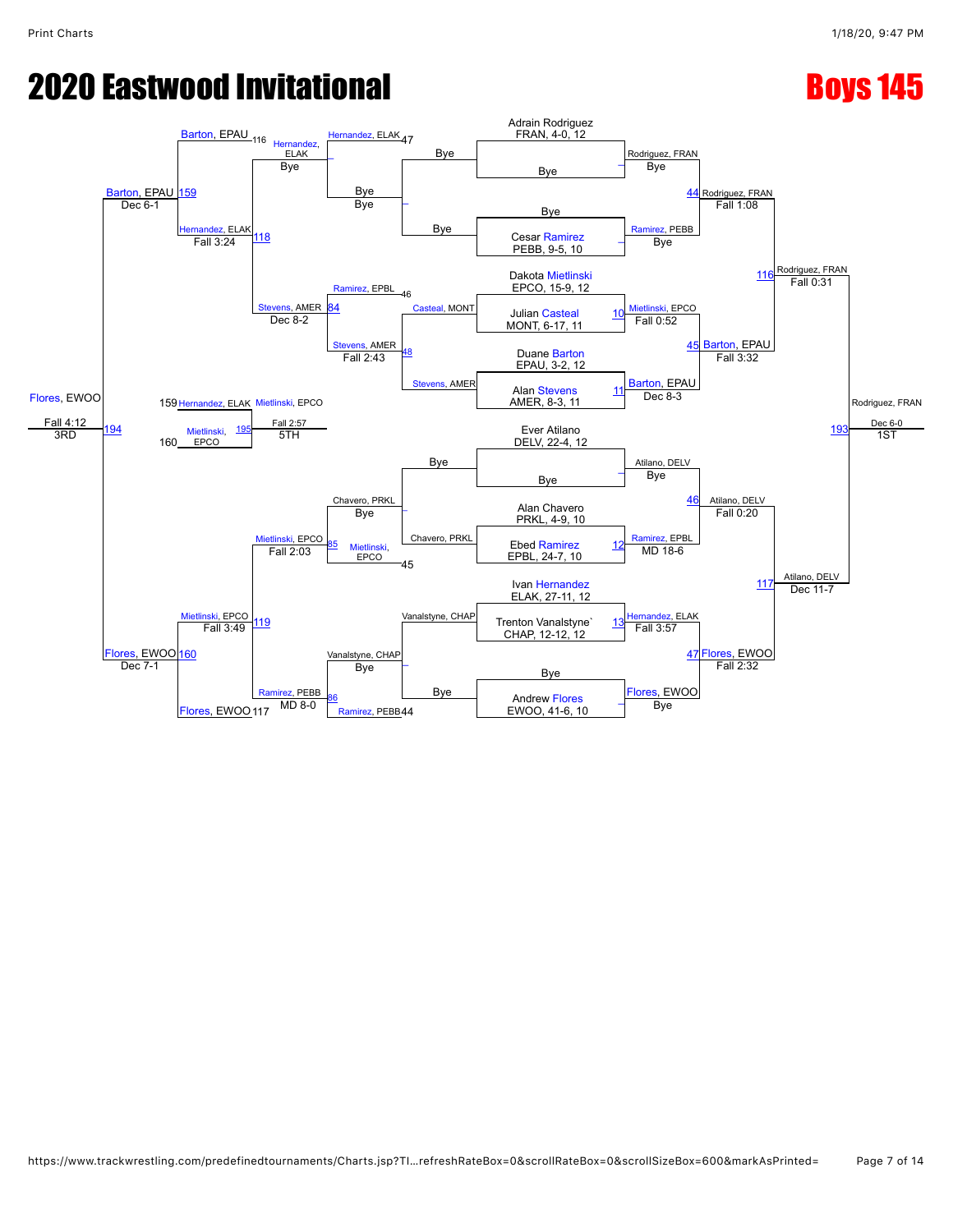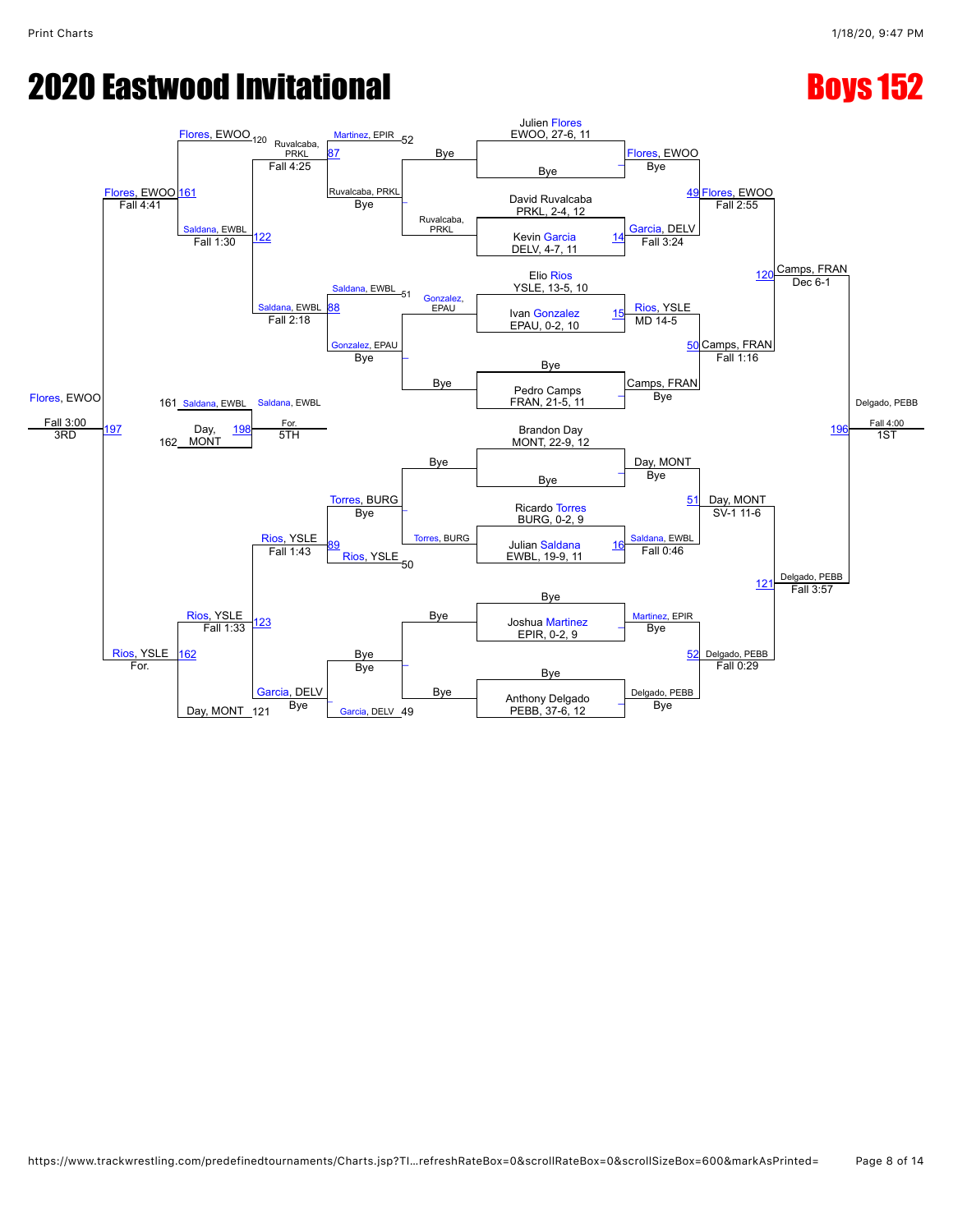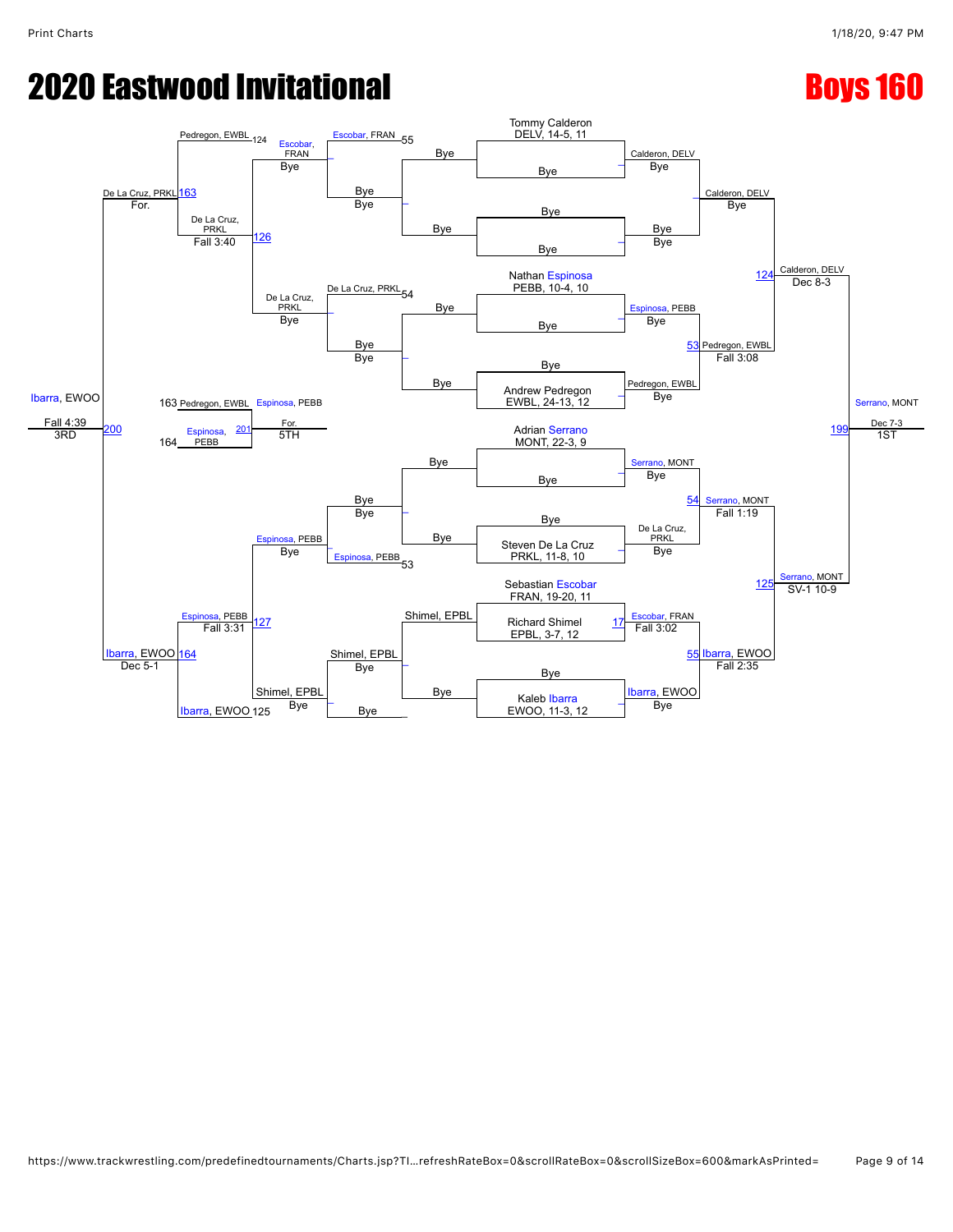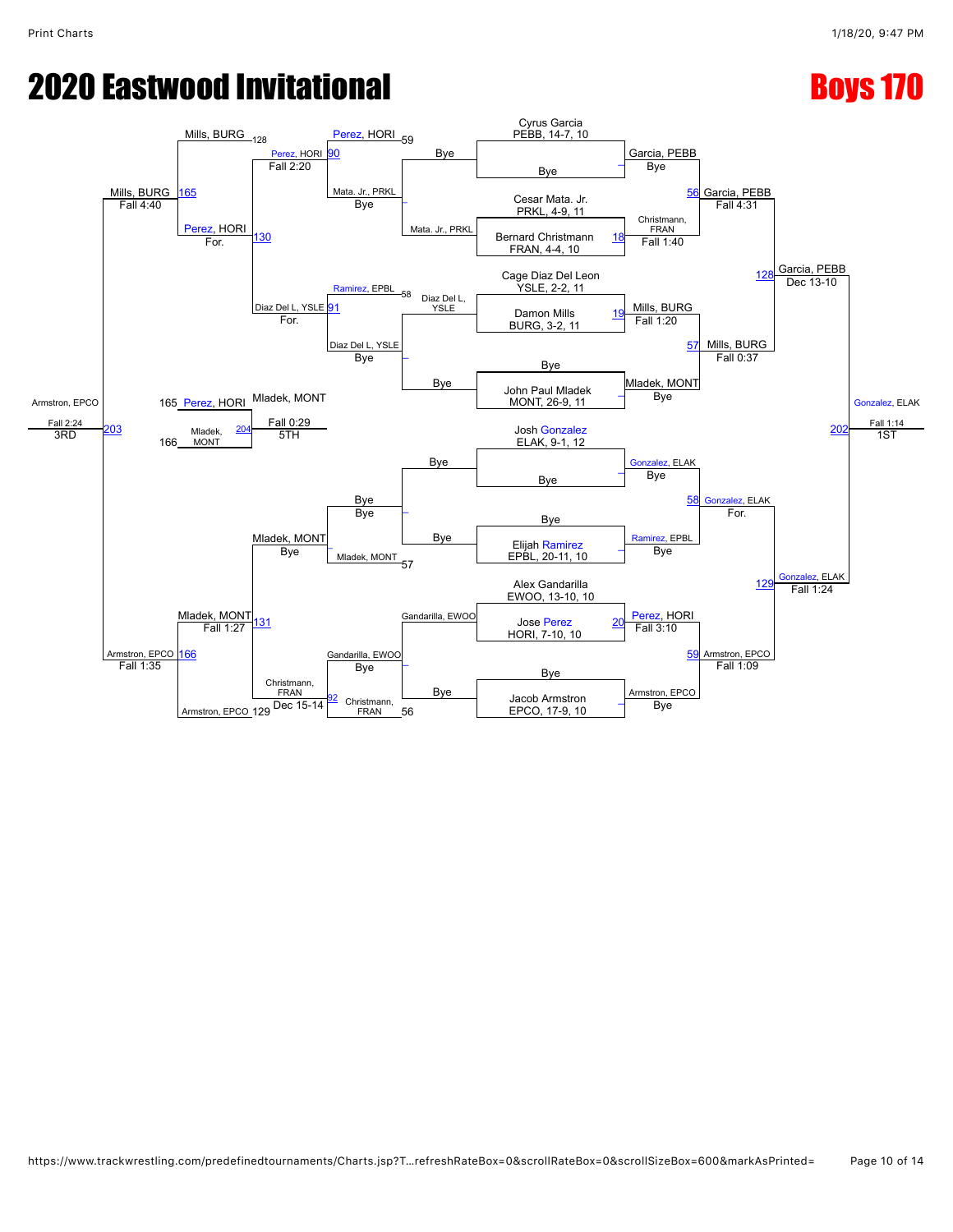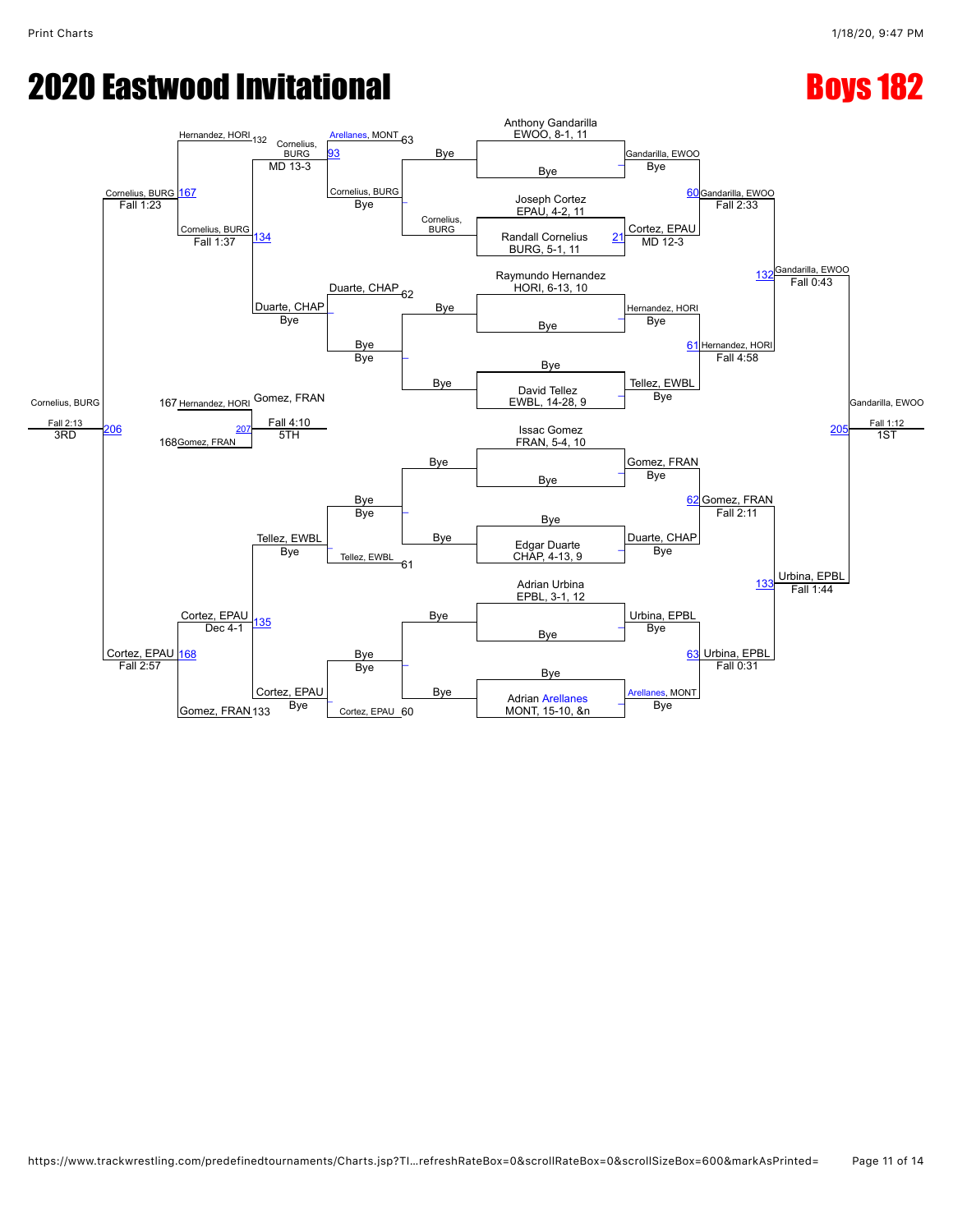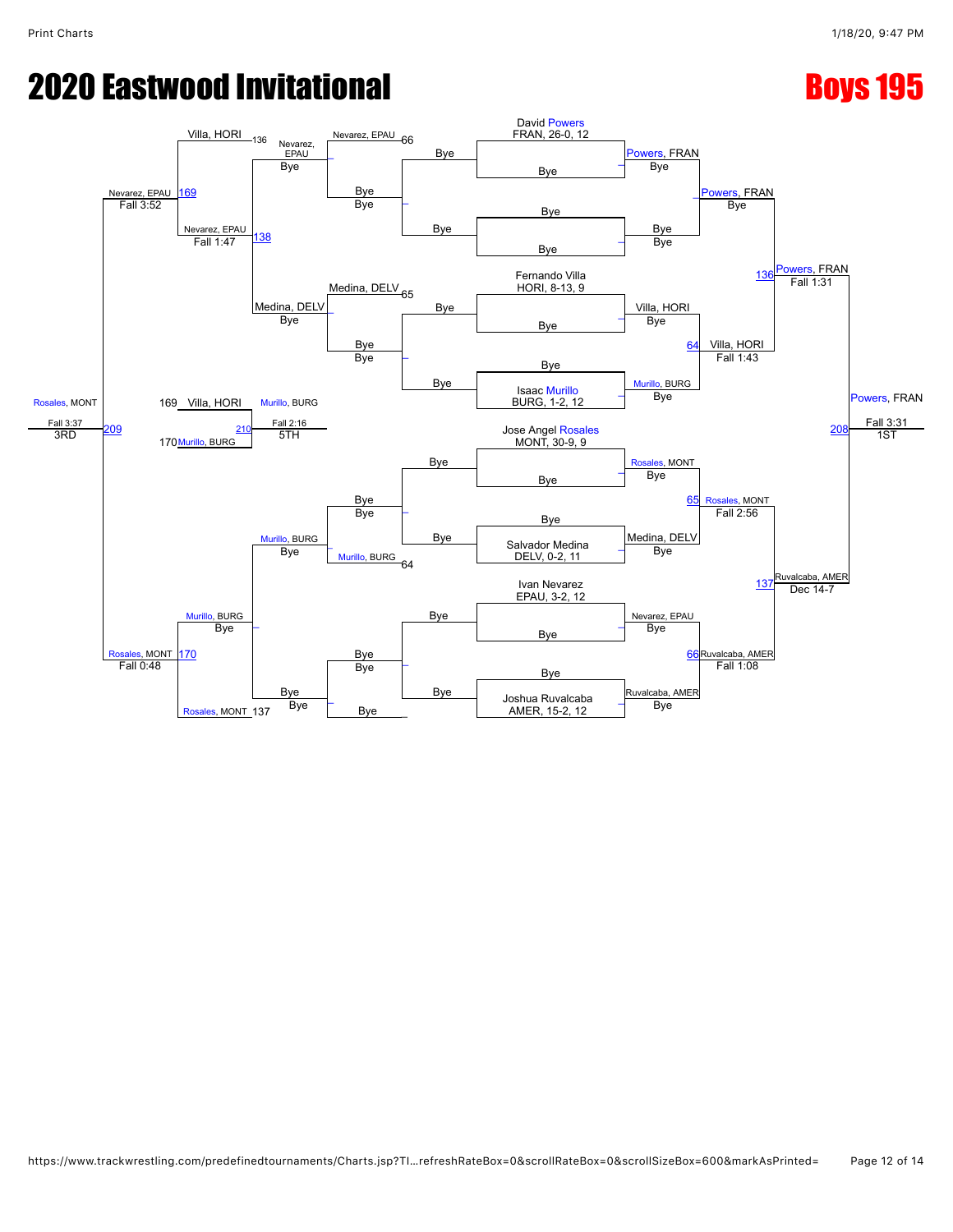# **2020 Eastwood Invitational Access 2008 220**